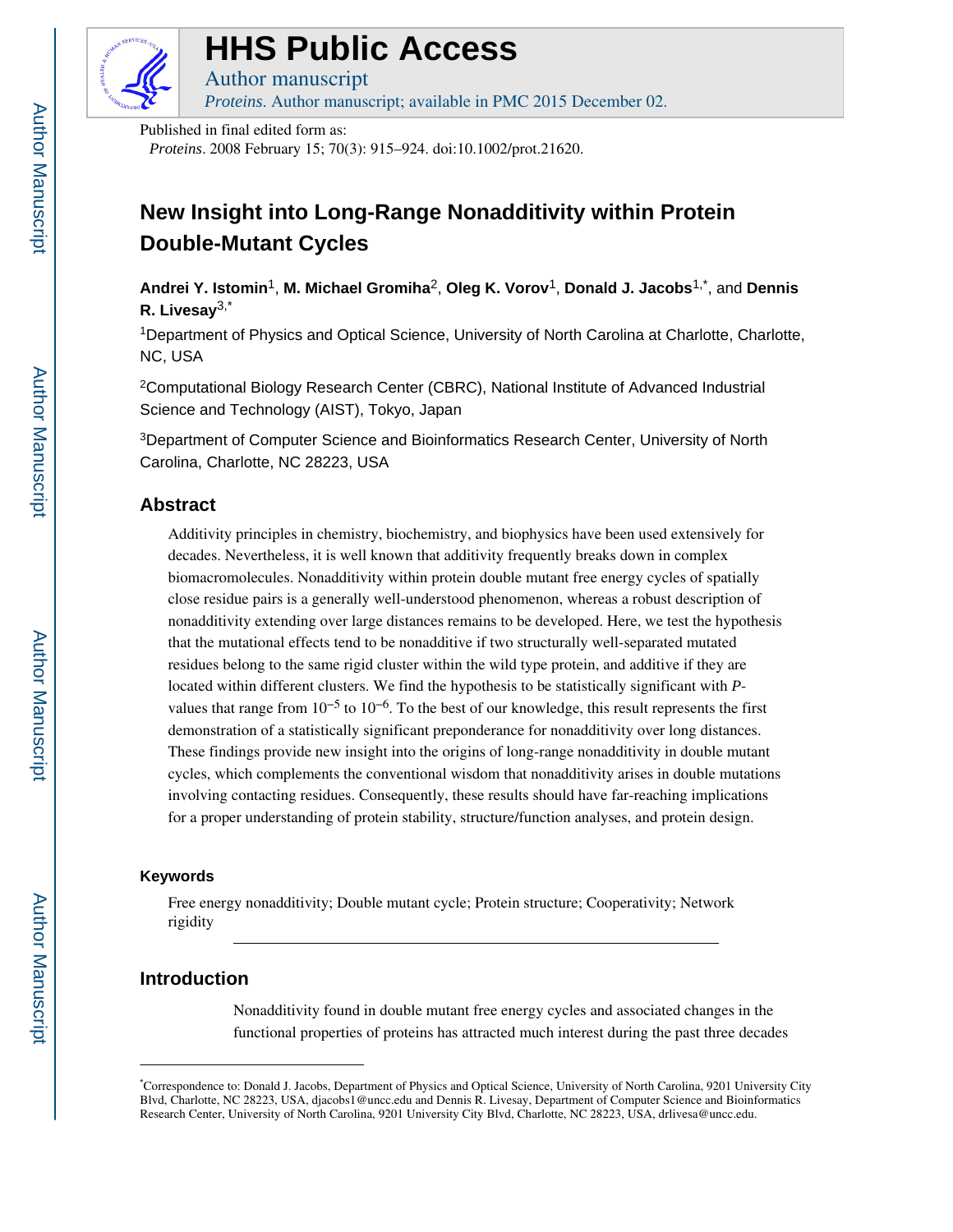due to a broad range of implications derived from its studies [see e.g.,  $(1-5)$ ]. Understanding the origins of nonadditivity is crucial for elucidating fundamental mechanisms of protein function such as cooperativity and allostery (6,7). The ability to predict the occurrence of nonadditivity is important for biotechnology applications such as protein stabilization (8, 9) and protein design (10, 11). It is well known that changes in functional properties within double mutant cycles are usually nonadditive when the mutated residues are in direct contact with each other [for review, see (12)]. In this case, the origins of nonadditivity are rather obvious and lie in the properties of the interaction between contacting residues, which in turn are determined by amino acid type and their relative distance and orientation. Formation of hydrogen bonds between contacting residues, when possible, changes both enthalpic and entropic contributions to the unfolding free energy. When two interacting residues are simultaneously mutated to a non-interacting pair (say, by alanine-scanning), the difference away from the sum of the constituent single mutations quantifies the extent of their interaction.

Experimental investigations of double mutant cycles not only provide a direct method to probe the effective thermodynamic coupling between sites based on observed nonadditivity, they are commonly used to infer functional relationships. Moreover, because of biological importance, it is natural to expect that these functional relationships be recapitulated within the evolutionary history of a particular protein family. Coevolutionary metrics, which attempt to identify positions within a multiple sequence alignment that are covarying, have been used to predict thermodynamic coupling (13, 14). While such metrics do a reasonably good job of predicting nonadditivity within structurally proximal sites, Fodor and Aldrich (15) have convincingly shown that coevolutionary predictions of long-range nonadditivity lack statistical significance. Consequently, poor predictability for site-pairs that are structurally well separated generally persists in spite of the high-profile example to the contrary found in the PDZ binding domain by Lockless and Ranganathan (14). Furthermore, Fodor and Aldrich go on to argue that thermodynamic coupling is insensitive to protein sequence, based on their observation that nonadditivity is not limited to the subset of highly covarying residue positions, which goes against the premise of evolutionarily conserved energetic pathways championed by Ranganathan et al. (14, 16–18). Rather, they conclude that the success of coevolutionary metrics to predict nonadditivity is fortuitously well correlated with reliable predictions of structurally proximal pairs. We now turn our attention to spatially long-range nonadditivity issues.

Double mutations separated over large distances were observed to be thermodynamically coupled when the protein undergoes a substantial conformational change (3, 19). Unfortunately, this empirical observation is difficult to translate into a priori criteria to make predictions. To the best of our knowledge, no computational method has been shown to make statistically significant predictions of nonadditivity in long-range double-mutant free energy cycles, which is unfortunate because nonadditivity between structurally remote sites is certainly not an uncommon phenomenon. Moreover, thermodynamic coupling (nonadditivity property) between two distant mutants highlights the potential inadequacy of additivity principles invoked within the vast majority of theoretical models for protein folding and protein-substrate interactions. The importance of understanding the applicability of additivity principles in computational biology is comparable to, or even higher than, the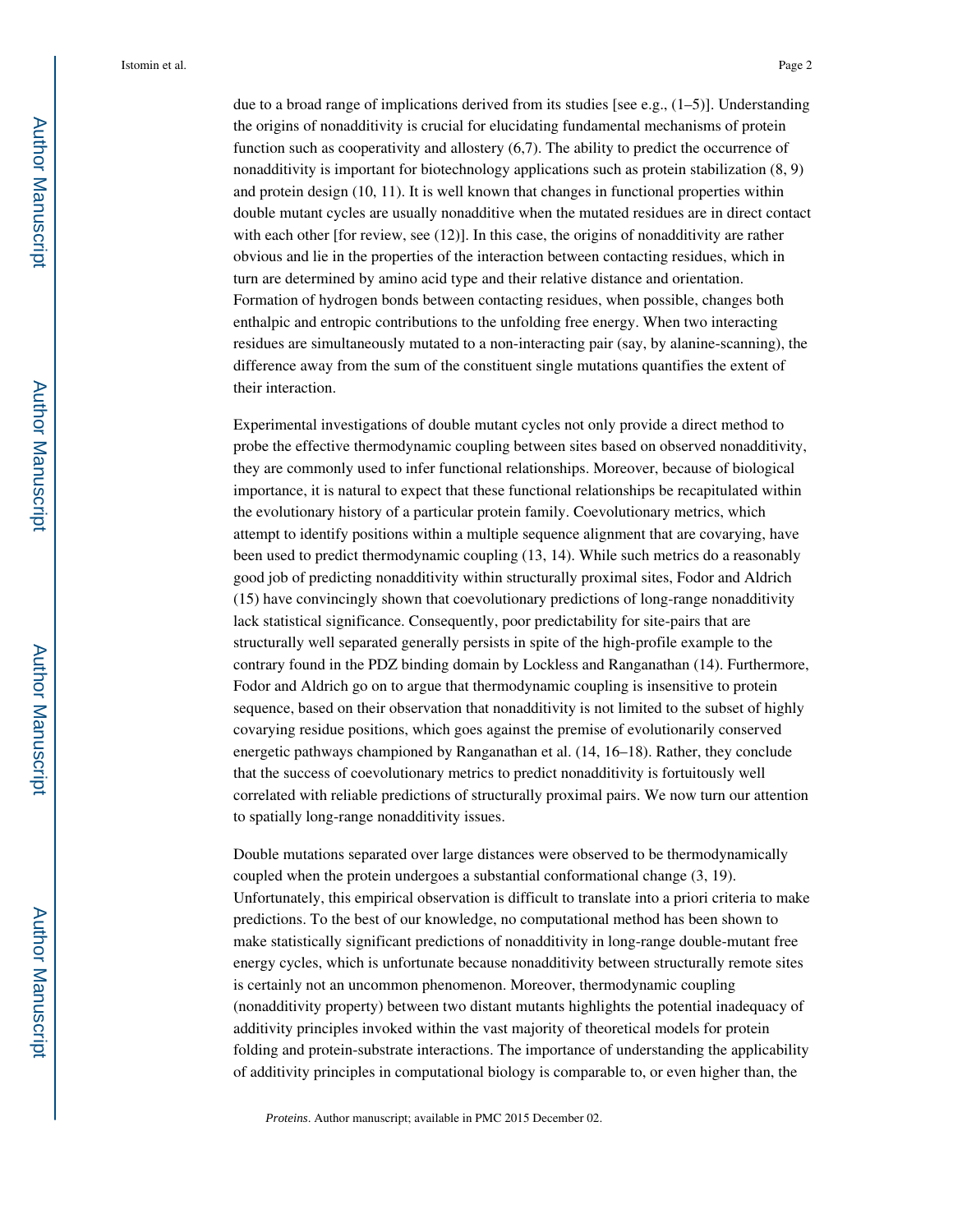importance of understanding the accuracy of mean field approximations in quantum physics and chemistry (20). The most sophisticated computational approaches to protein dynamics, all-atom molecular dynamics simulations, rely on local additivity by employing two-body atom-atom interaction potentials. Nevertheless, despite the local additivity assumption, global nonadditivity and other nonlocal effects can be predicted (21). Furthermore, in virtually all statistical mechanical models that employ free energy decomposition schemes, additivity assumptions are not only applied to the potential energy (enthalpy) contributions, but also to entropy contributions. The only exception we are aware of that goes beyond the usual additivity assumption is the Distance Constraint Model (DCM) that augments concepts from constraint theory to a free energy decomposition scheme (22). The DCM is an all-atom statistical mechanical model that explicitly accounts for nonadditivity in conformational entropy; it has been able to successfully quantify protein stability and flexibility relationships (23–26), as well as unfolding pathways and nonadditivity effects in free energy upon structural reconstitution of thioredoxin (25). The degree of nonadditivity upon reconstitution was found to linearly correlate with the degree of mechanical rigidity within the protein (25).

In this paper we test the hypothesis that nonadditivity in double mutant free energy cycles occurs pre-dominantly when both mutation sites are located within the same rigid region of the wild type protein structure. A hypothesis that is very similar to the one analyzed here has been first proposed by Reichmann et al. (27) to quantify the nonadditivity of changes in binding energies between protein-protein interfaces. In Ref. (27), this hypothesis was confirmed experimentally on the example of the interaction between TEM1-β-lactamase and β-lactamase inhibitor protein.

We model a three-dimensional protein structure as a set of atoms connected by chemical bonds which in turn are modeled by rigid sticks of fixed length and mathematically can be represented as constraints on the corresponding interatomic distances. We identify all sets of atoms that form rigid clusters by employing FIRST (Floppy Inclusion and Rigid Substructure Topography) software (28). The FIRST package is based on a "pebble game" algorithm (29). In less than a second of the computational time, it identifies all flexible and rigid regions in a protein structure and provides the essential information on local rigidity properties, such as whether a given atom belongs to a particular rigid cluster, overconstrained region, or region participating in a correlated motion. FIRST methodology has been successful in tackling a variety of problems, e.g., in providing a unified view of phase transitions in proteins and network glasses (30), in complementing insight from protein MD simulations (31), and is a basis for the thermodynamic DCM (22).

To quantitatively test our hypothesis, we first define a change in the free energy of unfolding upon amutation at site *i*,

$$
\Delta \Delta G^{(i)} \equiv \Delta G^{(i)} - \Delta G^{(\text{wild})}.
$$
 (1)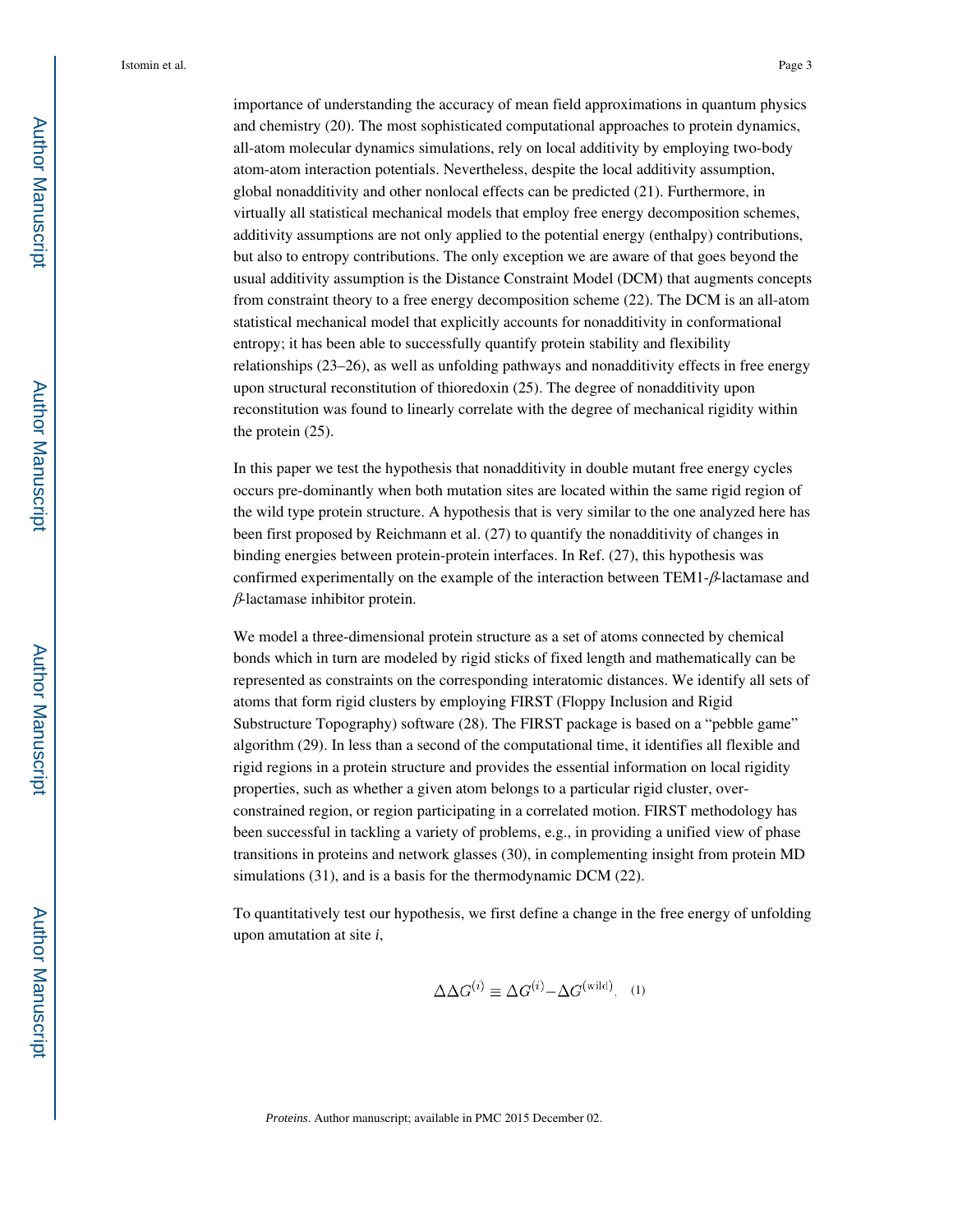where  $\Delta G^{(\text{wild})} = G_{\text{f}}^{(\text{wild})} - G_{\text{u}}^{(\text{wild})}$  and  $\Delta G^{(i)} = G_{\text{f}}^{(i)} - G_{\text{u}}^{(i)}$ . The subscripts "f" and "u" stand for folded and unfolded states respectively, and the superscript "*i*" indicates a protein with a mutation at *i*-th residue. We also define a relative nonadditivity parameter,

$$
\delta^{(ij)} \equiv \left| \frac{\Delta \Delta G^{(ij)} - (\Delta \Delta G^{(i)} + \Delta \Delta G^{(j)})}{\Delta \Delta G^{(ij)}} \right| \times 100\%, \quad (2)
$$

and a relative nonadditivity threshold parameter,  $\delta_{\text{max}}^{(ij)}$ .

A meaningful classification of double mutations into nonadditive and additive ones is a nontrivial and non-unique procedure because it can be performed using a variety of criteria depending on the objective. In this work, we are interested in a statistical analysis of *qualitative* manifestations of the nonadditivity phenomenon. A change in the free energy of unfolding upon a mutation is a global, cooperative property of a protein very much dependent upon its conformational state and its environment. Therefore, we are inclined to think that partitioning of mutants into nonadditive and additive for our purpose should be performed using a criterion that is based on relative (i.e., normalized) changes in the free energy, rather than only on their absolute values which are often referred to as "thermodynamic couplings". In our calculations, we shall adopt the following criterion:

Double Mutation<sup>(ij)</sup> 
$$
\equiv
$$
  $\begin{cases} \text{additive, } \delta^{(ij)} < \delta^{(ij)}_{\text{max}} \\ \text{nonadditive, } \delta^{(ij)} \geq \delta^{(ij)}_{\text{max}} \end{cases}$ , (3)

where we have chosen  $\delta_{\max}^{(ij)}=20\%$ . Under this criterion, given a free energy change of, e.g., 5.0 kcal/mol in a double mutant, a difference between free energy changes of 0.9 kcal/mol will be treated as additive, while that of 1.1 kcal/mol will be treated as nonadditive. This criterion is usually reasonable, although in cases when the free energy changes are so small that they are comparable to experimental error bars (whose common values are of the order of 0.3 kcal/mol), it may potentially lead to misassigning such mutations to nonadditive; this issue will be addressed below. We hypothesize that mutational effects tend to be nonadditive when the two mutation sites  $i$  and  $j$  are located within the same rigid cluster and additive when they are not. As follows from our results, there is indeed a statistically significant bias toward such a preferential occurrence of the nonadditivity.

#### **Results and Discussion**

#### **Nonadditivity versus spatial proximity of mutation sites**

First, we have investigated the correlation between nonadditivity and the spatial distance between mutation sites. Among 232 double mutant cycles, we have compared the preponderance of nonadditivity to occur within 112 "contact" double mutants (defined as  $d_{ij}$ ≤6 Å) to 120 "long-range" mutants (defined as  $d_{ij}$  > 6 Å). The distance between two residues is defined as the shortest distance between any heavy atom belonging to the first residue and any heavy atom belonging to the second residue. The threshold value of 6 Å was chosen upon the following considerations. In general, to ensure that two residues in a wild-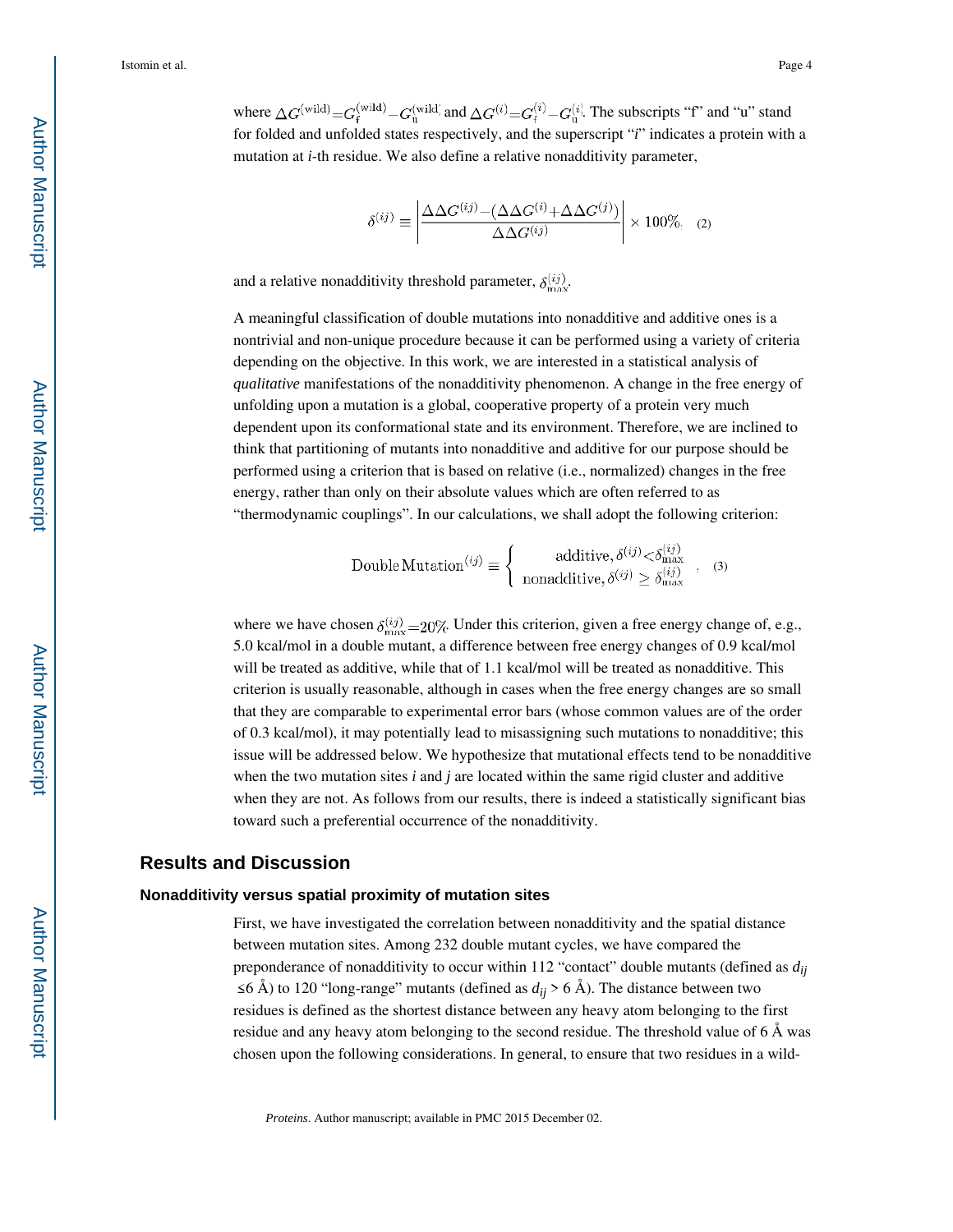type structure are not interacting directly via van der Waals-like potentials, a threshold value of 4 Å would suffice. However, in the double mutant protein, the two new residues might be in contact, depending on the amino-acid size differences and relative orientation. The value of 6 Å was thus chosen to ensure that the two residues are in contact neither in the wild-type nor in the double mutant structure. In Fig. 1 we show a scatter plot for changes in free energies of unfolding, ΔΔ*G*(*ij*) , for double mutants, and sums of free energy changes for two single mutants,  $\Delta \Delta G^{(i)} + \Delta \Delta G^{(j)}$ . The data are partitioned into two groups corresponding to contact (red circles) and long-range (green squares) mutants; the best linear fits to the data in these two groups are shown, with the correlation coefficient of  $R = 0.84$  for contact mutants and  $R = 0.97$  for long-range mutants, respectively. (The Protein Data Bank accession numbers for wild-type structures, mutated residues, numerical values for  $\Delta\Delta G$ , value of  $\delta^{(ij)}$ in Eq. (2), and the spatial distance between mutates residues are given in Table I of the Supplementary Data.) It is clear that the slope,  $\alpha$ , of the best linear fit to the data for contact mutants ( $a = 0.54$ ) is less than that for long-range mutants ( $a = 0.88$ ). This indicates a prevailing tendency that when two mutation sites are in contact in a double mutant structure, mutation at one site substantially reduces the effect of mutation at the second site on, as compared to the case if mutations only at one of the sites were made. [In (19) such a trend was termed "sub-additivity", in contrast to the less common case of "super-additivity" when the presence of one mutation increases the effect of the second mutation.] For long-range mutants, the slope of the linear fit is still less than unity, thus indicating some "subadditivity". These findings are in general agreement with the conventional understanding of nonadditivity (3).

As a point of reference to compare the results presented below, we begin by testing the statistical significance of the traditional viewpoint. Using the nonadditivity threshold

 $\delta_{\text{max}}^{(ij)}$  = 20% and invoking the naïve hypothesis that nonadditivity occurs within contacting mutants and additivity for long-range mutants, our 232 double mutant dataset contains 112 contact mutant pairs out of which 79 are nonadditive and 33 are additive, and 120 longrange mutant pairs out of which 70 are additive and 50 are nonadditive. If the spatial distance had no influence on the likelihood of nonadditivity, one would expect that out of 112 contact mutants there should be approximately 56 additive and 56 nonadditive ones, and out of 120 long-range mutants there should be 60 additive and 60 nonadditive ones. The probability that the observed distributions of 79+33 and 70+50 have occurred by pure chance (i.e., the *P*-value of the null hypothesis) can be calculated using a binomial distribution function because because the number of trials is finite (equal to 232) and the outcome is binary (agrees/disagrees with the hypothesis). This probability is equal to  $3.4 \times$ 10−7 and its low value demonstrates that the conventional wisdom vis-à-vis mutant additivity/nonadditivity is statistically significant.

#### **Nonadditivity within shared rigid clusters**

Next, we test our hypothesis of the preferential occurrence of nonadditivity when the two mutated residues are located within the same rigid cluster and additivity when they are located in distinct clusters. Among 232 double mutant cycles, nonadditivity (assuming 20% threshold) was found in 129. For each of the 232 double mutants, we have calculated the decomposition of the corresponding wild-type protein structure into rigid clusters and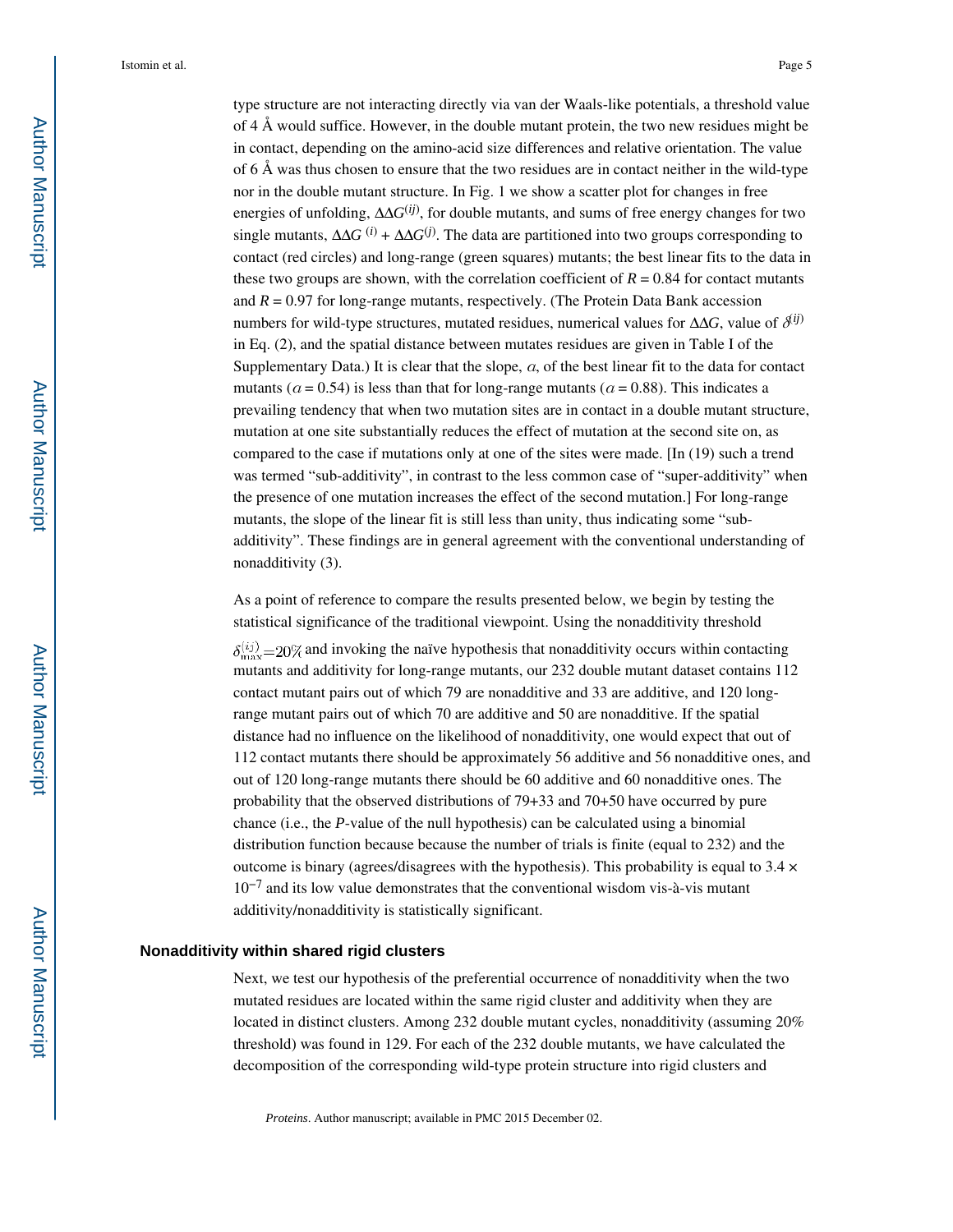examined whether the two mutated residues are located within the same cluster. These allatom calculations were performed using the FIRST software that is freely available at Flexweb (28). The decomposition of protein structure into rigid clusters is determined by the constraint topology that is defined by the covalent bonding, hydrophobic contacts, salt bridges and the hydrogen bond network in a protein. Salt bridges and hydrogen bonds (both referred to as H-bonds hereafter) are defined by criteria on distances and angles between the donor, acceptor, and the corresponding hydrogen atom. Some of the H-bonds satisfying these criteria are ranked strong or weak based on their binding energy. If all H-bonds satisfying local geometric criteria are included in the network, the protein structure generally appears rigid throughout. Conversely, if none of these cross-linking H-bonds are included, the protein is predicted to be without "structure" in the normal sense of the word. We have thus performed such calculations for a range of values of the H-bond energy cut-off, *E*<sup>c</sup> , from −0.05 to −5.00 kcal/mol. Because the rigid cluster decompositions are calculated at an all-atom level, the answer to the question whether or not a pair of residues (within the wild type protein) belong to the same cluster is not unique. Here we have adopted the following *criterion*: If each of the two residues shares *n* or more atoms (including heavy and hydrogen atoms located in the backbone or sidechain) with the same rigid cluster, they are considered to belong to the same cluster; otherwise, they are considered to belong to different clusters.

In Fig. 2(A), we present fractions of double mutant cycles supporting our hypothesis, i.e., the fraction of nonadditive mutants with mutation sites located within the same cluster, *and*  the fraction of additive mutants with mutation sites belonging to different clusters. Due to the purely mechanistic nature of the current approach, there is no possibility of defining a "correct" value of the H-bond energy cut-off,  $E_c$ , uniquely. Therefore, our results are shown as functions of  $E_c$  for six different values of the minimum number of shared atoms,  $n = 1$ , 2, .., 6. It appears that when there are shared atoms, most frequently those are N,  $H_N$ ,  $C_{\alpha}$ ,  $H<sub>a</sub>$ , C, and O atoms along the backbone. One sees that the *right side* of the graph ( $E<sub>c</sub>$  close to −0.05 kcal/mol) corresponds to *almost completely rigid* structures where almost any two residues belong to the same large cluster. On the contrary, the *left side* (*E*<sup>c</sup> close to −5.00 kcal/mol) corresponds to *very flexible* structures where almost any two residues belong to different small clusters. The gray-colored region in Fig. 2(A) represents the range of *E*<sup>c</sup> within which the fractions of both additive and nonadditive double mutants are greater than 50% for all values of *n*. Outside of this range, our hypothesis is not satisfied (although it is trivially satisfied for *either* additive *or* nonadditive mutants separately). In Fig. 2(B), we show the *P*-values against the null hypothesis within the range of *E*<sup>c</sup> highlighted in Fig.  $2(A)$ . The results for the values of  $E_c$  at which the *two fractions are equal* are summarized in Table I along with the corresponding *P*-values. In all cases considered, these *P*-values have the order of magnitude  $10^{-4}$  to  $10^{-5}$ , thus indicating that the observed support of our hypothesis has statistical significance. Note that the common threshold of statistical significance is  $5.0 \times 10^{-2}$ . The results of our analyses for two other values of the nonadditivity threshold parameter,  $\delta_{\text{max}}^{(ij)}$ , equal to 15% and 25%, are similar to those above (cf. Figs. 1 and 2 in the Supplementary Data).

In order to further elucidate the correlation between nonadditivity and rigidity, we have performed similar analyses separately for the long-range ( $d_{ij} > 6$  Å) and contact ( $d_{ij} \le 6$  Å)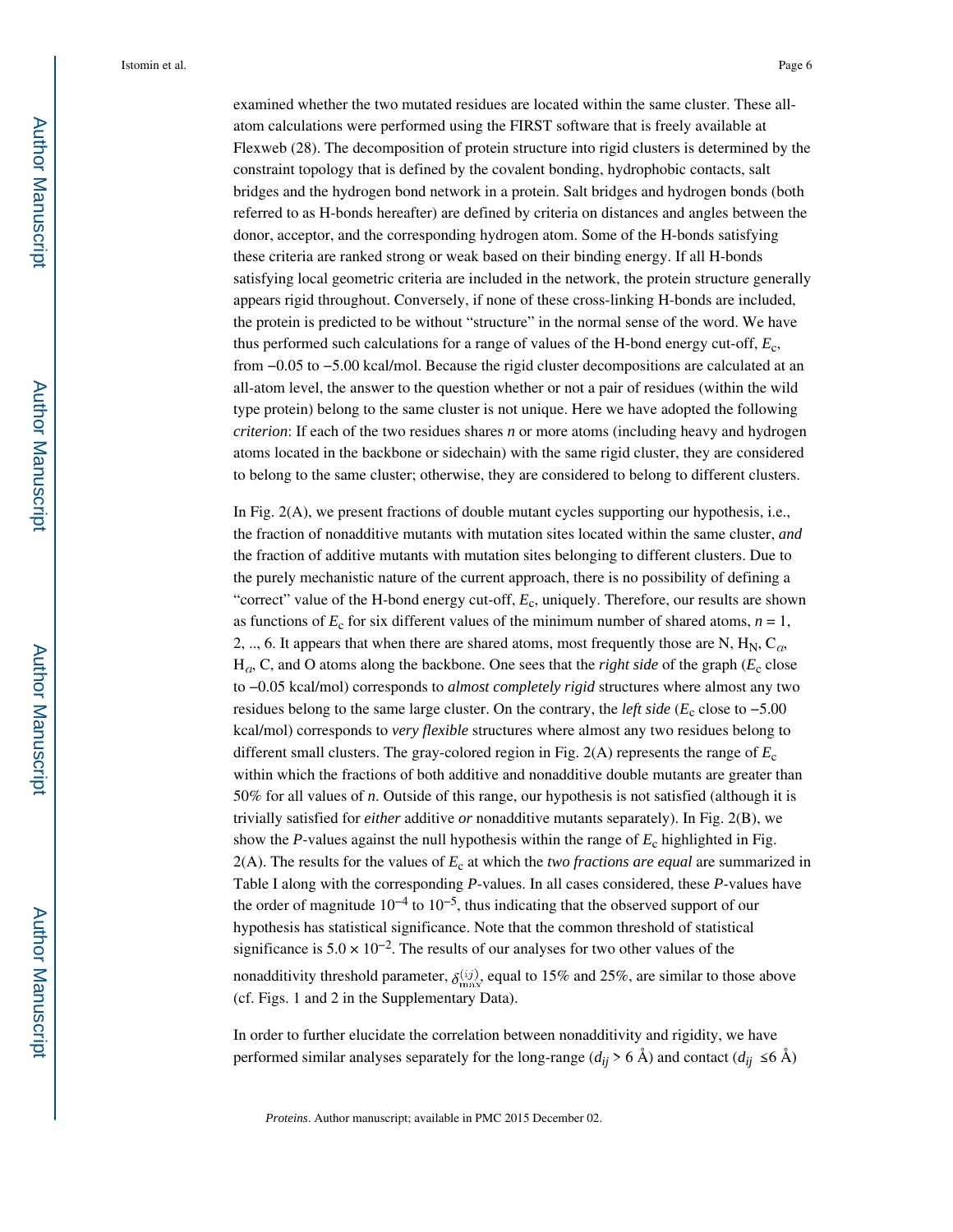mutation site pairs. In Figs. 3(A) and 4(A) we respectively show the calculated fractions of long-range and contact double mutants that agree with the nonadditivity-rigidity correlation hypothesis. One sees that the for long-range mutants  $[Fig. 3(A)]$  there is a clear bias of approximately 10% or more toward agreement with our hypothesis, and the *P*-values against the null hypothesis are as low as  $10^{-5}$  to  $10^{-6}$  [cf. Fig. 3(B) and Table II]. Note that the best of these values are only about an order of magnitude from the significance of the traditional distance-only viewpoint. Because there are fewer observations, the *P*-values in Fig. 3 should be larger than those in Fig. 2 if one assumes that our hypothesis applies equally to longrange and contact mutants. The fact that they are instead smaller indicates that the hypothesis mostly applies to the long-range mutants. Conversely, no such statistically significant bias is found for contacting mutant sites (Fig. 4). It appears that for contact mutants the two residues belong to the same rigid cluster in the physically meaningful range of *E*<sup>c</sup> regardless of whether they are additive or not. Similar results were found using the threshold distance of 4 Å to discriminate the long-range and contact mutants. To further check the validity of our results, we have performed an independent calculation using a slightly refined criterion for classifying double mutations as nonadditive or additive. Double mutations were classified as nonadditive only if  $\delta^{(ij)} > \delta^{(ij)}_{\text{max}}$ ,  $|\Delta\Delta G^{(ij)}| > 0.3$  kcal/mol, and  $\Delta\Delta G^{(i)} + \Delta\Delta G^{(j)}$  > 0.3 kcal/mol; they were classified as additive otherwise. This allowed us to avoid the possibility of mistakenly assigning nonadditivity in cases when experimental values for free energy changes were too small in absolute magnitude to be reliable. We have found that for  $-1.50$  kcal/mol  $\le E_c$  ≤ -1.15 kcal/mol our hypothesis is satisfied for all *n* = 1 −6, and the corresponding *P*-values are in the range  $3.3 \times 10^{-4}$  ≤ *P* ≤ 4.7 × 10<sup>-2</sup> (cf. Fig. 3 in Supplementary Data).

The experimental dataset we use (cf. Table I in Supplementary Data) contains redundancy in some sense, as it includes entries on double mutant cycles where several identical mutants were studied under different experimental conditions. In order to test that it is not the bias of our dataset that results in the preferential occurrence of long-range nonadditivity described above, we have performed a set of independent calculations using a reduced dataset, in which 66 records have been eliminated and 166 unique, randomly chosen mutants were retained (cf. Table II in Supplementary Data). The results for fractions of nonadditive and additive long-range mutants supporting our hypothesis calculated using the reduced dataset (cf. Fig. 4 in Supplementary Data) are very similar to those presented above, although the corresponding *P*-values for –1.55 kcal/mol ≤ $E_c$  ≤–1.30 kcal/mol have increased to 5.0 × 10−4 ≤ *P* ≤ 1.0 × 10−2 due to fewer datapoints. The *P*-value of the naïve hypothesis of nonadditivity-distance correlation on the reduced dataset has similarly increased (from 3.4 ×  $10^{-7}$  to  $3.2 \times 10^{-5}$ ) for the same reason.

These results are encouraging as they demonstrate that structure rigidity plays a statistically significant role in determining when long-range nonadditivity occurs, which has almost comparable statistical significance to the usual contact-pair discriminating criterion. Moreover, we did not find any statistical significance in understanding long-range nonadditivity for double mutants using residue burial or interaction density properties. These findings raise an interesting question: Can nonadditivity in structurally well separated double mutant free energy cycles be predicted from a single static three-dimensional protein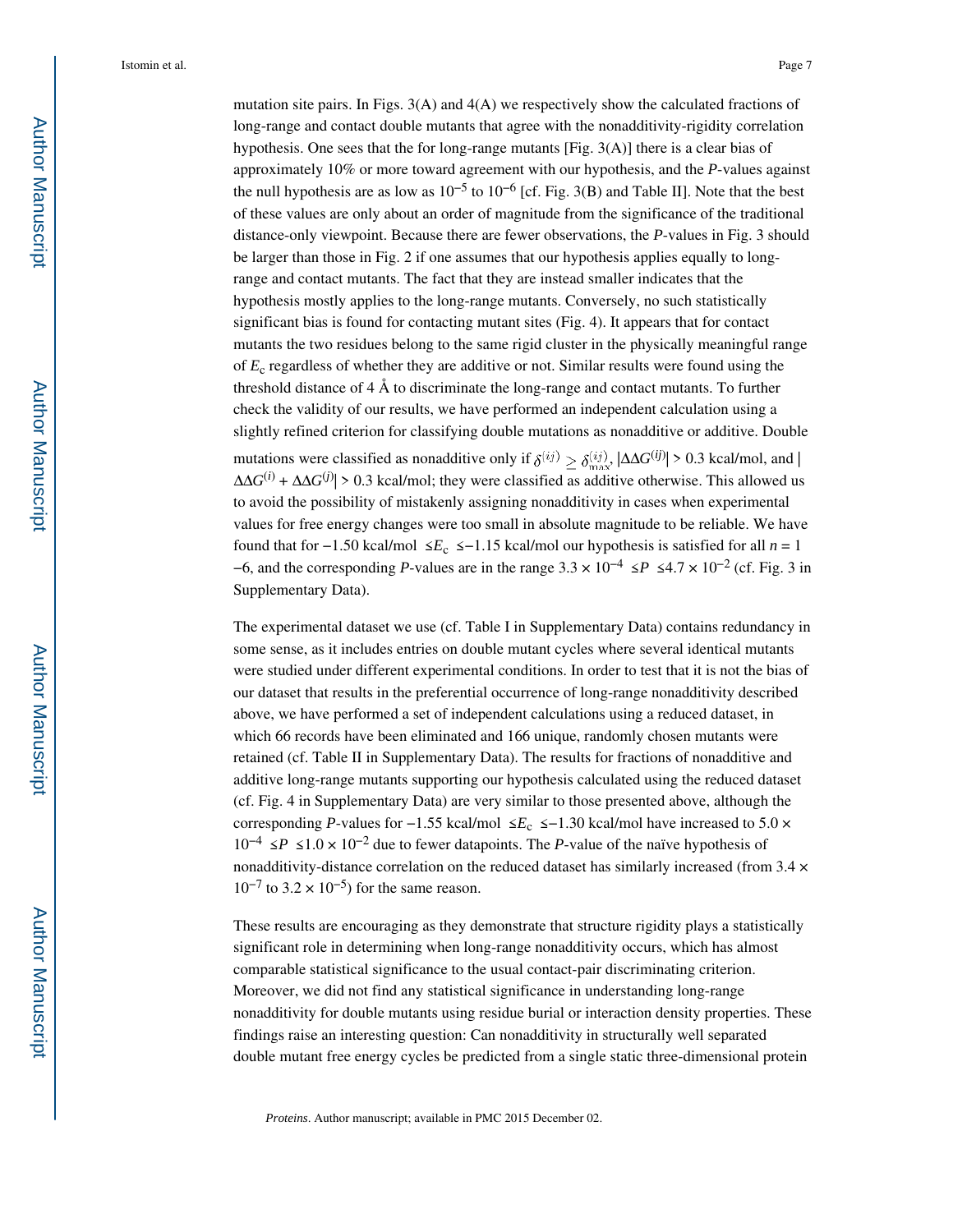structure? Unfortunately, the rigidity criterion from FIRST used in this work is not sufficiently complete to provide reliable predictions. While our observation regarding distinctions between additive and nonadditive double mutations is statistically significant, at present it has very limited predictive power. In particular, the bias toward the preferential occurrence of nonadditivity versus additivity has a small magnitude ranging from 7% to 11%. Therefore, predictions using FIRST based on a single rigid cluster decomposition will not be reliable. A few factors possibly decreasing the reliability are: (*i*) the same cut-off Hbond energy,  $E_c$ , was used for all proteins in the dataset, without optimizing  $E_c$  for each protein structure; (*ii*) the variability in how the constraint topology is defined through hydrophobic, H-bond, and torsion constraints; (*iii*) only wild type protein rigidity characteristics are considered without concern for the structural perturbation the mutation will induce; and *(iv)* no account of electrostatic influences. In future work, we will attempt to improve the predictive power by employing a thermodynamic Gibbs ensemble of rigid cluster decompositions using the DCM, which provides thermodynamically averaged statistical information on residue to residue rigidity correlations that are conveyed in molecular cooperativity plots (25, 26).

Finally, because our hypothesis relates nonadditivity to the location of mutation sites within wild-type structures but not to types of amino acid substitutions, we have performed an additional independent set of calculations on a further reduced "consensus" dataset derived from the one given in Table I in the Supplementary Data. In this consensus dataset, each entry represents a double mutant with generic (i.e., arbitrary) substitutions at sites *i* and *j* in a given PDB structure. Each entry was assigned a consensus value "additive" or "nonadditive" based on the prevalence of additive or nonadditive mutants (using a 50% majority rule). When all six atoms are considered (i.e., the condition on two residues belonging to the same rigid cluster is the most stringent) and −1.55 kcal/mol ≤ *E*<sup>c</sup> ≤ −1.30 kcal/mol, the fractions of mutants supporting our hypothesis are 8–12%, although the corresponding *P*-values have increased to  $2.1 \times 10^{-2}$  ≤  $P$  ≤  $3.8 \times 10^{-2}$  due to even fewer datapoints (24 nonadditive and 31 additive long-range mutants, data not shown).

The initial distance-only hypothesis about the occurrence of nonadditivity has better statistical significance than the nonadditivity-rigidity correlation hypothesis introduced here. This is not surprising as the former has been known for many years and its physical basis is straightforward. As such, we suggest it represents "the low hanging fruit." On the other hand, only our new hypothesis provides a rationale for the existence of long-range nonadditivity which complements the conventional distance-only viewpoint.

#### **Molecular examples**

In Fig. 5 we present four examples of wild-type protein structures (T4 lysozyme, cytochrome c, serine proteinase inhibitor CI-2, and acidic fibroblast growth factor). Each is colored according to their rigid cluster decompositions calculated for  $E_c = -1.35$  kcal/mol, meaning regions of different color represent distinct rigid clusters (red coloring indicates mutation sites). T4 lysozyme (A) is primarily composed on a single rigid cluster with few disjoint flexible regions near its surface. The free energy change within a particular T4 lysozyme double mutant (V111I, F153L; both sites are located within the same rigid cluster)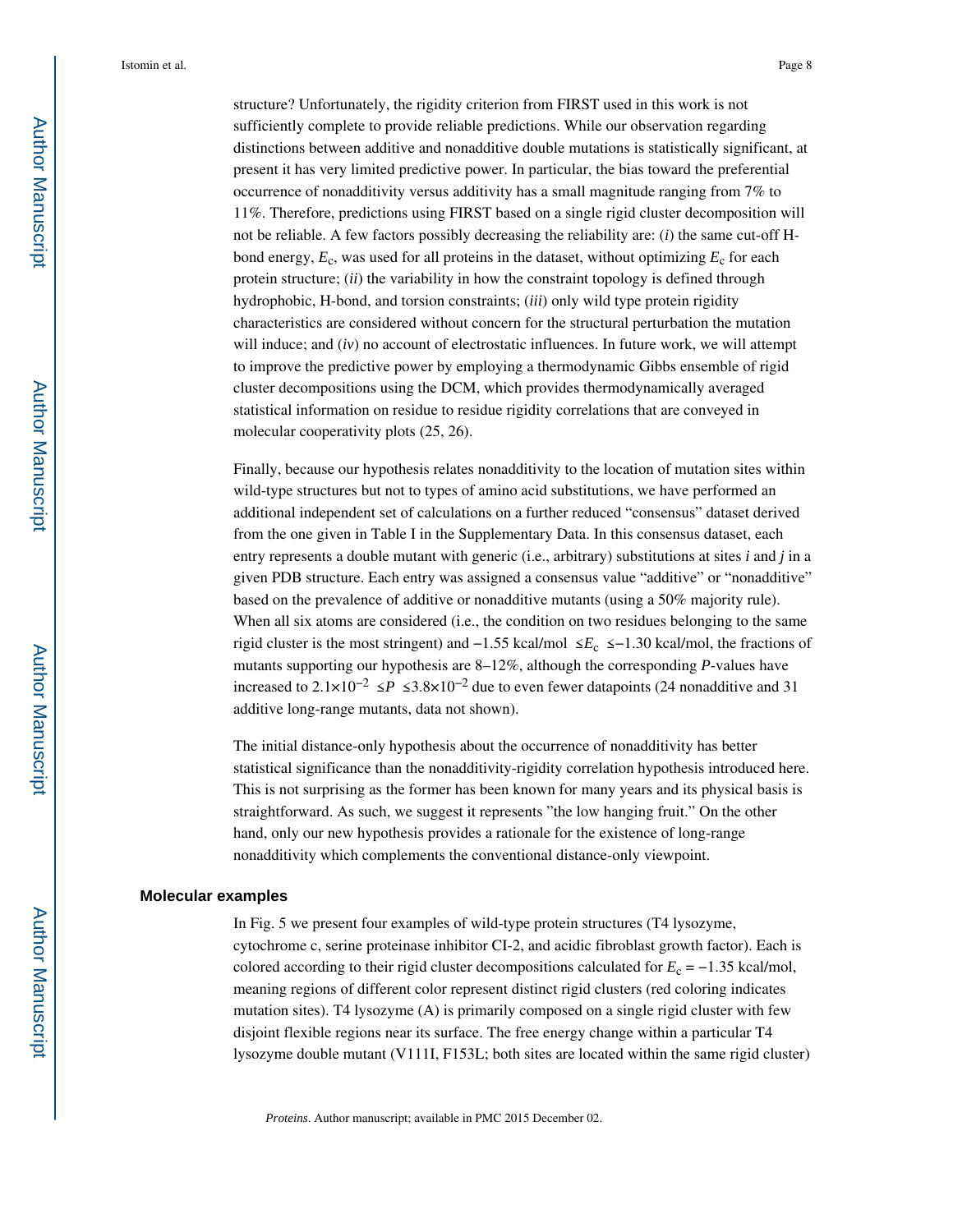is more than twice the sum of the constituent single mutations ( $\delta^{(ij)} = 55\%$ , see Table I in Supplementary Data). This mutant represents an example of "super-additivity" (19), or more precisely "super-nonadditivity," meaning that the observed stability change is greater than the sum of the single mutations. This result is an interesting exception to the more common "sub-additive" pairs (19) that tend to reduce the effect of a second mutation when the first is already present (note: this is discussed above as the explanation for why the slopes within Fig. 1 are less than unity). This result suggests that supper-nonadditivity occurs in this instance because both mutation sites are buried inside the hydrophobic core and both single and double mutations destabilize the structure (i.e.,  $\Delta\Delta G \le 0$ ), resulting in a cooperative disruption of the large rigid cluster.

A similar large nonadditivity ( $\delta^{(ij)}$  = 120%) is observed in the (Q37R, E43Y) cytochrome c double mutant [Fig. 5(B)]. Here, one site is located in a loop region, whereas the other is found in an  $\alpha$ -helix belonging to the same rigid cluster. In this case, however, the sum of the constituent single mutation effects is larger than the effect of the double mutant, following the trend of "sub-additive" (19) mutations in Fig. 1. This is possibly due to the fact that both sites are solvent-exposed and both single and double mutations have stabilizing effects (i.e., ΔΔ*G* > 0). While the parallel between solvent accessibility and super-vs. sub-nonadditivity in these two examples is inline with the intuitive expectation, no statistically robust correlations between the two are observed across the entire dataset (data not shown).

Juxtaposed to the nonadditivity scenarios above, the effects of spatially well-separated mutations (P25A, A35G) in serine proteinase inhibitor CI-2 [Fig. 5(C)] and (L44F, F108Y) in fibroblast growth factor [Fig. 5(D)] located within different rigid clusters are essentially additive,  $\delta^{(ij)} = 0.38\%$  and  $\delta^{(ij)} = 10.3\%$ , respectively (see Table I in Supplementary Data). In both cases, the sum of the effects of single mutations is only slightly greater than the effect of a double mutation, indicating that thermodynamic coupling across distinct rigid substructures is limited. While beyond the scope of the work presented here, this result suggests that mutation(s) bridging distinct rigid substructures into one may be able to confer nonadditivity to other pairs therein, whereas the pair would be additive in the absence of the bridging mutation(s).

#### **Conclusions**

We report here a statistically significant association between nonadditivity within double mutant free energy cycles and structural correlations in the location of the mutation sites. By calculating an all-atom decomposition of each protein structure into rigid clusters based on constraint topologies, we have found that there is a statistically significant bias toward nonadditivity when the two mutation sites are located within the same rigid cluster, and occurrence of additivity when they are located within different clusters. The *P*-values supporting our nonadditivity-rigidity correlation hypothesis vary from  $10^{-4}$  to  $10^{-5}$ , indicating strong statistical significance. Most interestingly, these observations become even more significant when considering long-range mutants by themselves (*P*-values: 10−5 to 10−6). Conversely, no preferential occurrence is observed when contact mutations are considered alone. To the best of our knowledge, this result represents the first report of a statistically significant prevalence of nonadditivity within long-range double mutant free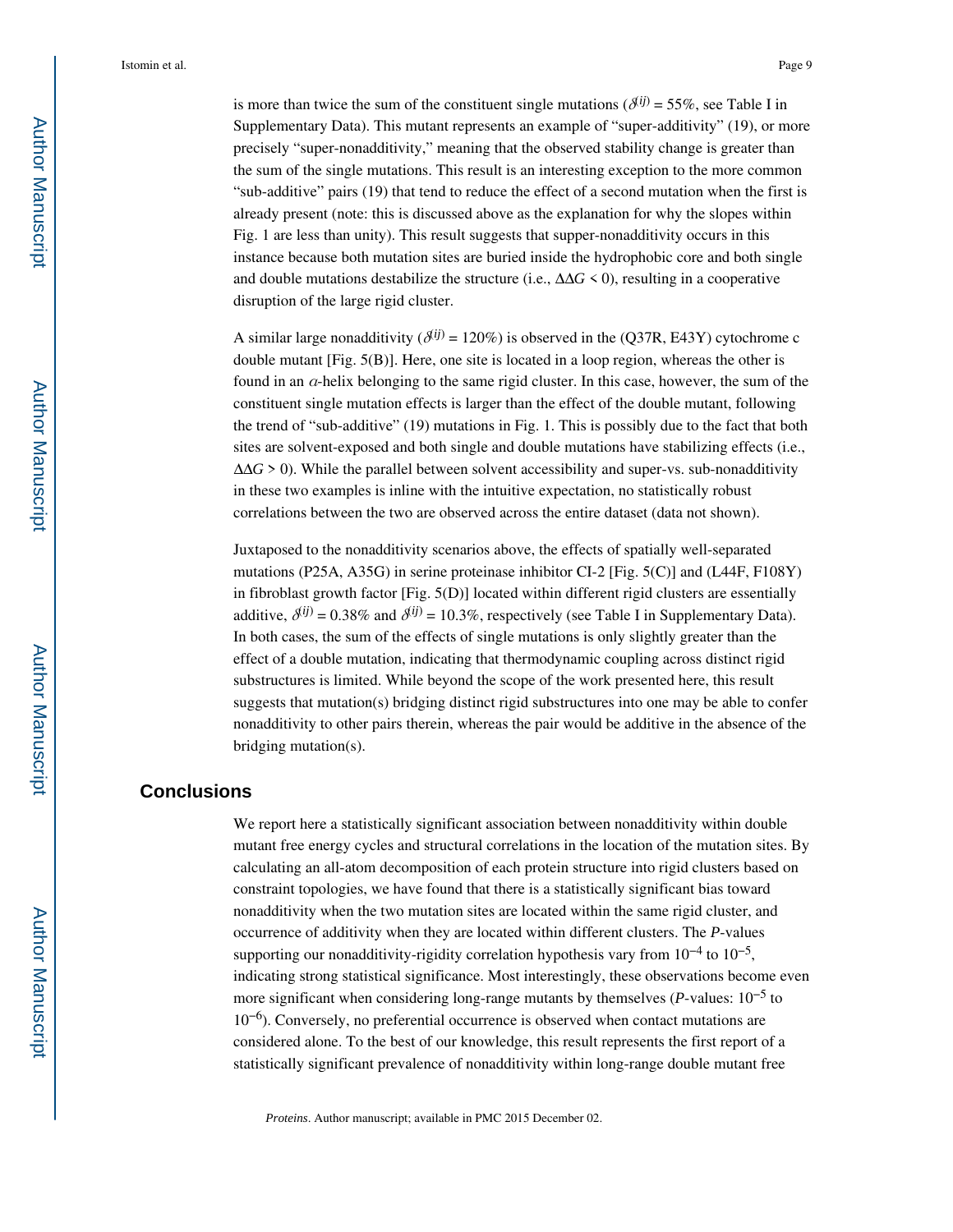energy cycles. The observed preferential occurrence of long-range nonadditivity within the same rigid cluster should have far-reaching implications as it allows for a new interpretation of nonadditivity whose likelihood can be assessed by a simple and computationally efficient approach.

It should be pointed out that we expect the nonadditivity trends found in this work may also be captured by other mechanical descriptions of protein structure, e.g., by normal mode analysis within elastic network models (ENMs). In normal mode analysis within a residuelevel Gaussian or anisotropic ENM (which requires knowledge of only the wild-type protein structure), additivity would be expected when the two mutations are made in regions whose collective low-frequency vibrations are described by two independent sets of displacement eigenvectors; nonadditivity would be more likely when both mutations are in a region whose collective low-frequency vibrations are described by a single set of almost collinear eigenvectors. The basis for this expectation is the fact that distance-constraint-based descriptions can be viewed as a limiting case of ENMs with covalent bonds being modeled by springs of infinite stiffness. ENMs thus effectively take into account the rigidity topology within a protein structure, which was found in this work to be an important determinant of the long-range nonadditivity.

#### **Materials and methods**

Double mutant cycle free energy of unfolding changes, ΔΔ *G*, were drawn from the ProTherm database (32). The following experimental conditions were imposed to be identical for single and double mutants: temperature, pH, measurement method (DSC, CD, etc.), and the method of protein unfolding (thermal, urea, etc.). In total, 232 matching combinations of double mutant cycles met the uniformity criteria above, in 33 different proteins with known wild-type structures. Utilizing a 20% nonadditivity threshold, nonadditivity was found in 129 cycles, whereas additivity was found in 103 cycles. Out of the 232 double mutants, 120 were classified as "long-range", meaning the distance between mutation sites was greater than 6 Å.

Decompositions of the 33 protein structures (taken from PDB) into rigid clusters were performed using the FIRST software (28), which is an implementation of a network rigidity analysis algorithm for investigating protein rigidity and flexibility (29). Within each protein structure, decompositions were calculated for 100 values of the hydrogen bond cut-off energy, ranging from −0.05 kcal/mol to −5.00 kcal/mol thus producing 3300 rigid cluster decompositions.

Prior to rigidity calculations, the missing hydrogen atoms were inserted into each of the 33 protein structures using the MOE software (Chemical Computing Group) and structures were then optimized to reduce the potential energy using MOE under the Amber99 all-atom force field (33). The *P*-values for the null hypotheses were calculated as products of the corresponding *P*-values for nonadditive and additive mutants,

$$
P = P_{non} P_{add}, \quad (4)
$$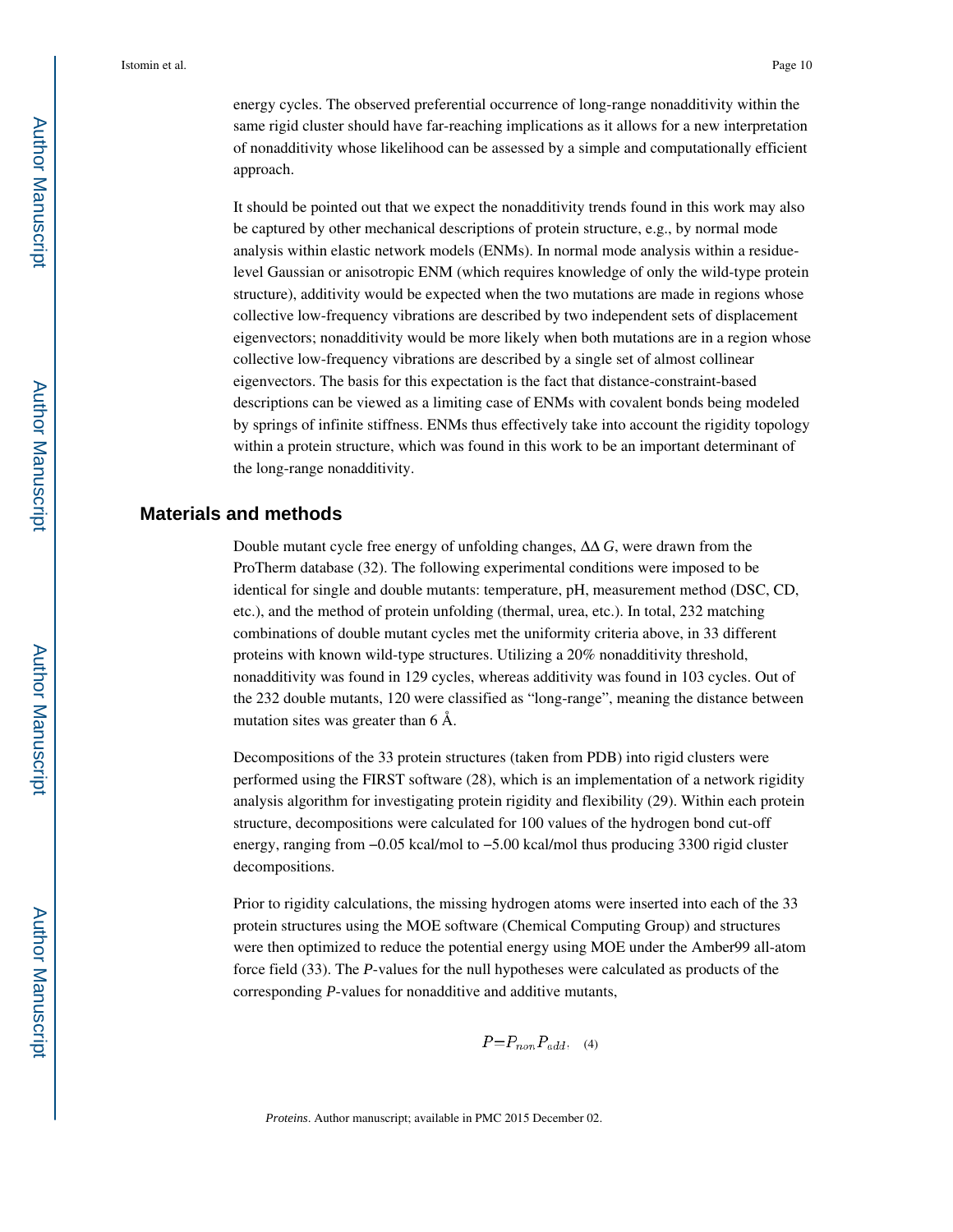where

$$
P_{non} = \sum_{m=N_{non}}^{N_{non}^{(tot)}} p_{N_{non}^{(tot)}}(m). \quad (5)
$$

$$
P_{add} = \sum_{m=N_{add}}^{N_{add}^{(tot)}} p_{N_{add}^{(tot)}}(m). \quad (6)
$$

In the equations above,  $N_{non}$  and  $N_{add}$  are the numbers of nonadditive and additive mutants

supporting the hypothesis,  $N_{non}^{(tot)}$  and  $N_{add}^{(tot)}$  are the total numbers of nonadditive and additive mutants, and  $p_n(m)$  is the binomial distribution,

$$
p_n(m) = \frac{n!}{2^n m! (n-m)!}.
$$
 (7)

#### **Supplementary Material**

Refer to Web version on PubMed Central for supplementary material.

#### **Acknowledgments**

*Grant sponsor*: This work is supported by NIH grant R01 GM073082-01A1 to DJJ and DRL.

Anthony Fodor is acknowledged for insightful discussions related to this work. Key to FIRST is the use of a graphrigidity algorithm that is claimed in U.S. Patent 6,014,449, which has been assigned to the Board of Trustees Michigan State University. Used with permission. We thank the Center for Biomedical Engineering Systems for partial support of this project.

#### **References**

- 1. Jencks WP. On the attribution and additivity of binding energies. Proc Natl Acad Sci USA. 1981; 78:4046–4050. [PubMed: 16593049]
- 2. Ackers GK, Smith FR. Effects of site-specific amino acid modification on protein interactions and biological function. Annu Rev Biochem. 1985; 54:597–629. [PubMed: 3896127]
- 3. Wells JA. Additivity of mutational effects in proteins. Biochemistry. 1990; 29:8509–8517. [PubMed: 2271534]
- 4. Green SM, Shortle D. Patterns of nonadditivity between pairs of stability mutations in staphylococcal nuclease. Biochemistry. 1993; 32:10131–10139. [PubMed: 8399139]
- 5. Gregoret LM, Sauer RT. Additivity of mutant effects assessed by binomial mutagenesis. Proc Natl Acad Sci USA. 1993; 90:4246–4250. [PubMed: 8483940]
- 6. Huang Z, Wagner CR, Benkovic SJ. Nonadditivity of mutational effects at the folate binding site of Escherichia coli dihydrofolate reductase. Biochemistry. 1994; 33:11576–11585. [PubMed: 7918371]
- 7. Mildvan AS. Inverse thinking about double mutants of enzymes. Biochemistry. 2004; 43:14517– 14520. [PubMed: 15544321]
- 8. Skinner MM, Terwilliger TC. Potential use of additivity of mutational effects in simplifying protein engineering. Proc Natl Acad Sci USA. 1996; 93:10753–10757. [PubMed: 8855252]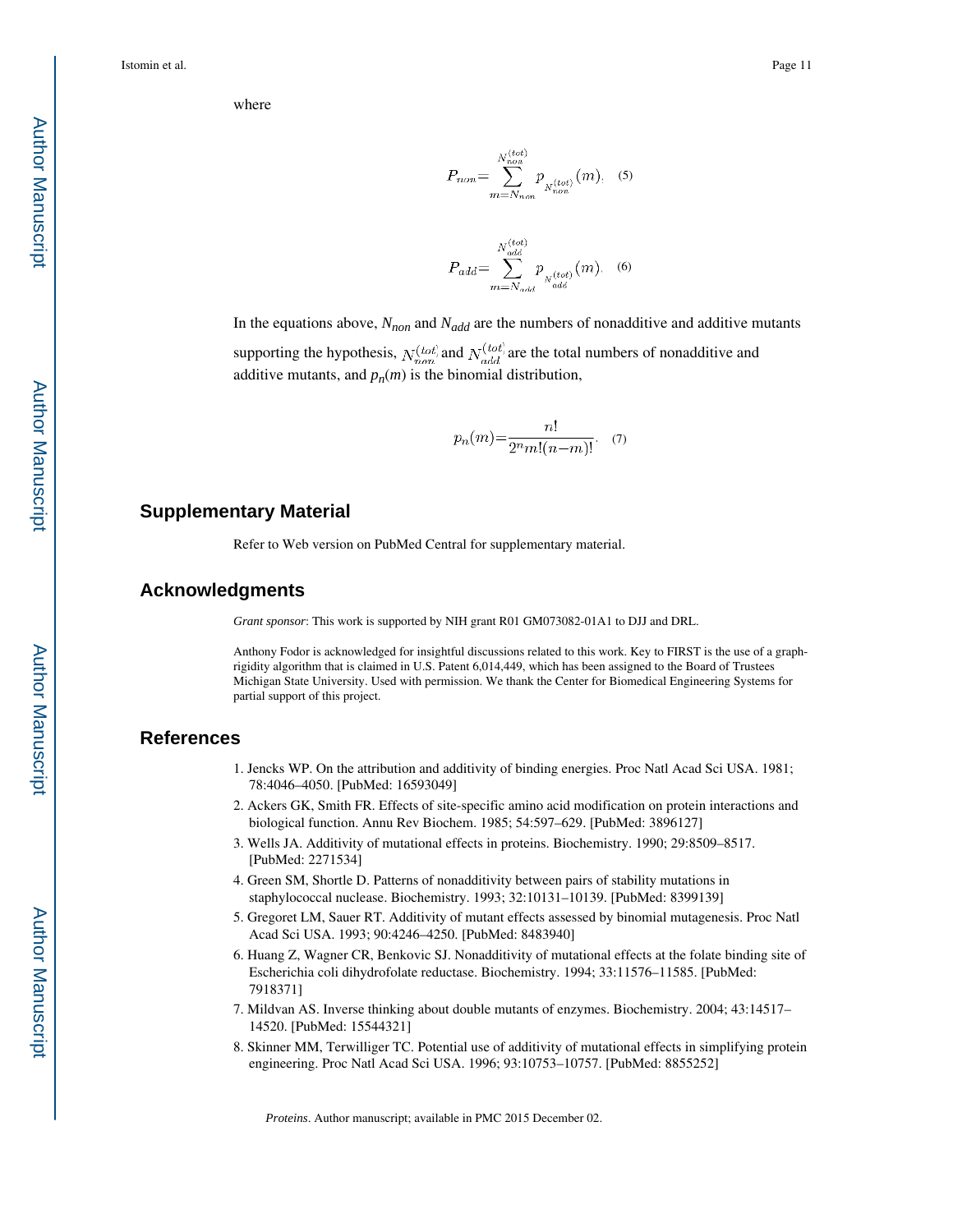- 9. Amin N, Liu AD, Ramer S, Aehle W, Meijer D, Metin M, Wong S, Gualfetti P, Schellenberger V. Construction of stabilized proteins by combinatorial consensus mutagenesis. Prot Engineering Des Sel. 2004; 17:787–793.
- 10. Sandberg WS, Terwilliger TC. Engineering multiple properties of a protein by combinatorial mutagenesis. Proc Natl Acad Sci USA. 1993; 90:8367–8371. [PubMed: 8378307]
- 11. Matsuura T, Yomo T, Trakulmalemsai S, Ohashi Y, Yamamoto K, Urabe I. Nonadditivity of mutational effects on the properties of catalase I and its application to efficient directed evolution. Prot Engineering. 1998; 11:789–795.
- 12. Mildvan AS, Weber DJ, Kuliopulos A. Quantitative interpretations of double mutations of enzymes. Arch Biochem Biophys. 1992; 294:327–340. [PubMed: 1567189]
- 13. Horovitz A, Bochkareva ES, Yifrach O, Girshovich AS. Prediction of an Inter-residue Interaction in the Chaperonin GroEL from Multiple Sequence Alignment is Confirmed by Double-mutant Cycle Analysis. J Mol Biol. 1994; 238:133–138. [PubMed: 7908986]
- 14. Lockless SW, Ranganathan R. Evolutionarily conserved pathways of energetic connectivity in protein families. Science. 1999; 286:295–299. [PubMed: 10514373]
- 15. Fodor A, Aldrich R. On evolutionary conservation of thermodynamic coupling in proteins. J Biol Chem. 2004; 279:19046–19050. [PubMed: 15023994]
- 16. Suel GM, Lockless SW, Wall MA, Ranganathan R. Evolutionarily conserved networks of residues mediate allosteric communication in proteins. Nat Struct Biol. 2003; 10:59–69. [PubMed: 12483203]
- 17. Hatley ME, Lockless SW, Gibson SK, Gilman AG, Ranganathan R. Allosteric determinants in guanine nucleotide-binding proteins. Proc Natl Acad Sci USA. 2003; 100:14445–14450. [PubMed: 14623969]
- 18. Shulman A, Larson C, Mangelsdorf D, Ranganathan R. Structural determinants of allosteric ligand activation in RXR heterodimers. Cell. 2004; 116:417–429. [PubMed: 15016376]
- 19. LiCata VJ, Ackers GK. Long-range, small magnitude nonadditivity of mutational effects in proteins. Biochemistry. 1995; 34:3133–3139. [PubMed: 7880807]
- 20. Dill KA. Additivity principles in biochemistry. J Biol Chem. 1997; 272:701–704. [PubMed: 8995351]
- 21. Rod TH, Radkiewicz JL, Brooks CL III. Correlated motion and the effect of distal mutations in dihydrofolate reductase. Proc Natl Acad Sci USA. 2003; 100:6980–6985. [PubMed: 12756296]
- 22. Jacobs DJ, Dallakyan S, Wood GG, Heckathorne A. Network rigidity at finite temperature: Relationships between thermodynamic stability, the nonadditivity of entropy, and cooperativity in molecular systems. Phys Rev E. 2003; 68:061109, 1–21.
- 23. Livesay DR, Dallakyan S, Wood GG, Jacobs DJ. A flexible approach for understanding protein stability. FEBS Lett. 2004; 576:468–476. [PubMed: 15498582]
- 24. Jacobs DJ, Dallakyan S. Elucidating protein thermodynamics from the three-dimensional structure of the native state using network rigidity. Biophys J. 2005; 88:903–915. [PubMed: 15542549]
- 25. Jacobs DJ, Livesay DR, Hules J, Tasayco M-L. Elucidating quantitative stability/flexibility relationships within thioredoxin and its fragments using a distance constraint model. J Mol Biol. 2006; 358:882–904. [PubMed: 16542678]
- 26. Livesay DR, Jacobs DJ. Conserved quantified stability/flexibility relationships (QSFR) in an orthologous RNase H pair. Proteins. 2006; 62:130–143. [PubMed: 16287093]
- 27. Reichmann D, Rahat O, Albeck S, Meged R, Dym O, Schreiber G. The modular architecture of protein-protein binding interfaces. Proc Natl Acad Sci USA. 2005; 102:57–62. [PubMed: 15618400]
- 28. Thorpe, MF., et al. Flexweb: Analysis of Flexibility in Biomolecules and Networks. http:// flexweb.asu.edu
- 29. Jacobs DJ, Rader AJ, Thorpe MF, Kuhn LA. Protein flexibility predictions using graph theory. Proteins. 2001; 44:150–165. [PubMed: 11391777]
- 30. Rader AJ, Hespenheide BM, Kuhn LA, Thorpe MF. Protein unfolding: Rigidity lost. Proc Natl Acad Sci USA. 2002; 99:3540–3545. [PubMed: 11891336]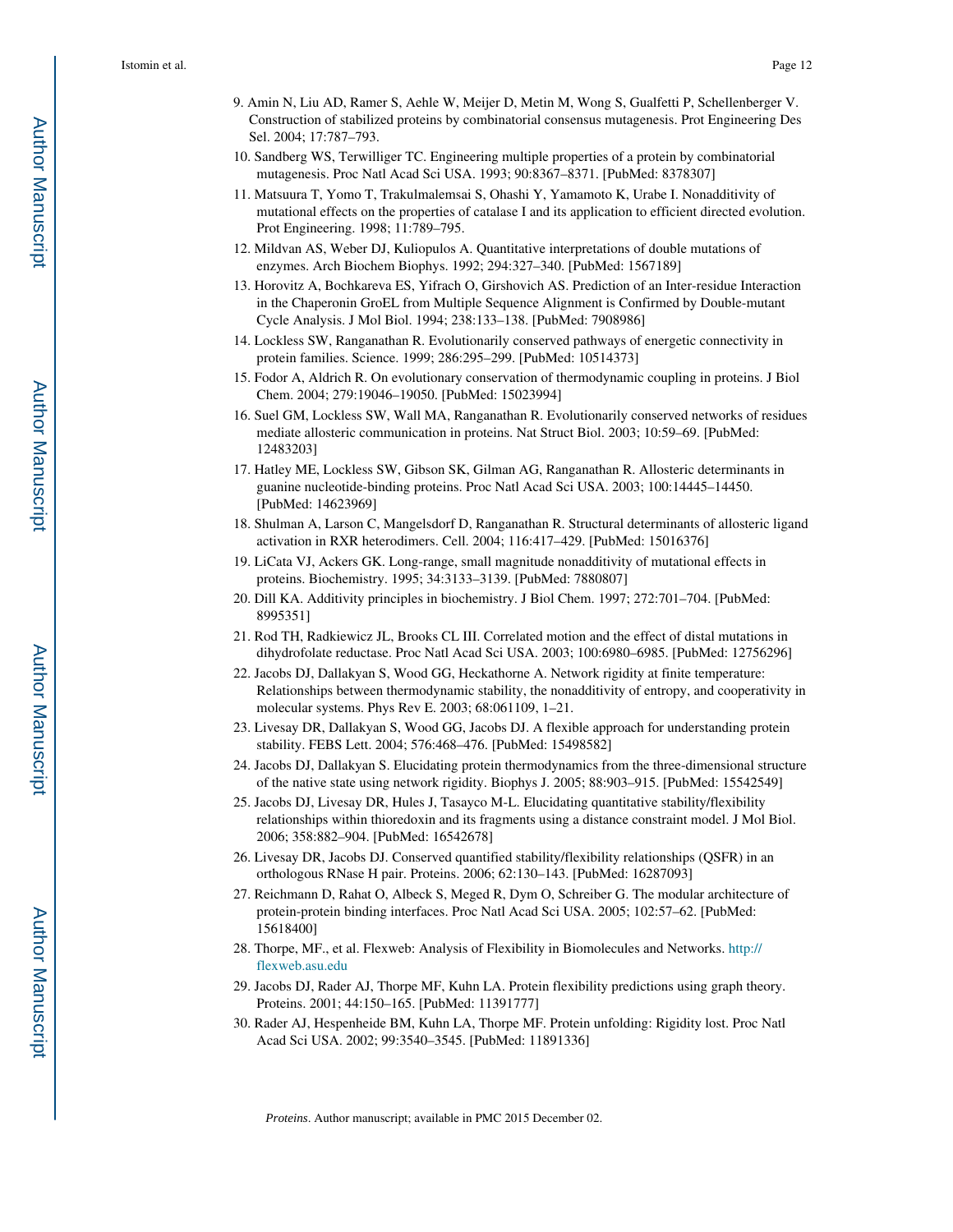- 31. Gohlke H, Kuhn LA, Case DA. Change in Protein Flexibility Upon Complex Formation: Analysis of Ras-Raf Using Molecular Dynamics and a Molecular Framework Approach. Proteins. 2004; 56:322–337. [PubMed: 15211515]
- 32. Kumar MD, Bava KA, Gromiha MM, Prabakaran P, Kitajima K, Uedaira H, Sarai A. ProTherm and ProNIT: thermodynamic databases for proteins and protein-nucleic acid interactions. Nucleic Acids Res. 2006; 34:D204–206. Database issue. [PubMed: 16381846]
- 33. Ponder JW, Case DA. Force fields for protein simulations. Adv Prot Chem. 2003; 66:27–85.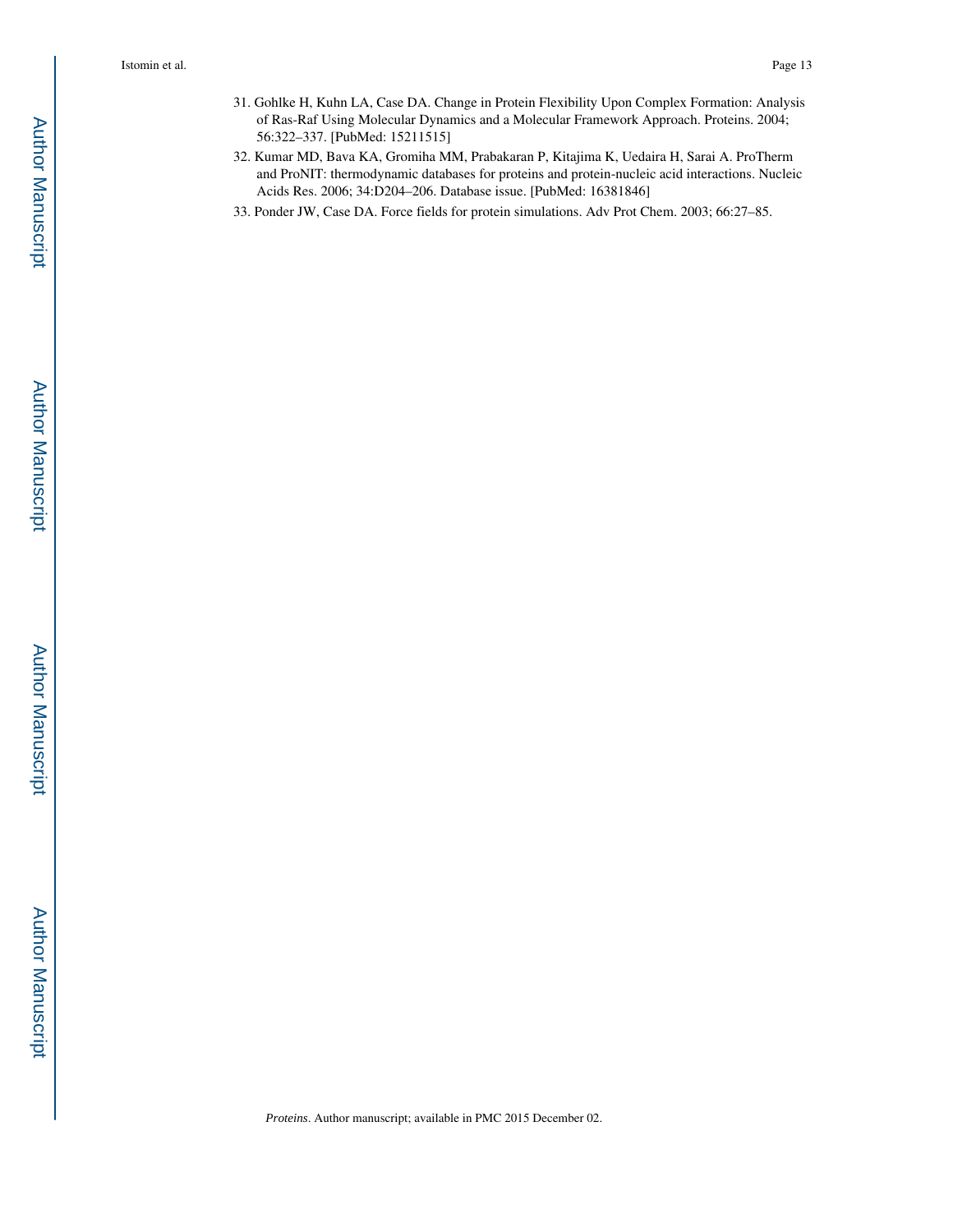

#### **Fig. 1.**

Scatter plot of changes in the free energy of unfolding, ΔΔ*G*, in 232 double mutant cycles. Experimental data corresponding to 112 double mutants with  $d_{ij} \leq 6$  Å are indicated by (red) circles, while those corresponding to 120 cycles with  $d_{ij}$  > 6 Å are indicated by (green) squares. The linear fits to those data are shown by full (red) and dashed (green) lines, respectively. Dotted lines are shown to guide the eye. In regression equations, *x* and *y* stand for abscissa and ordinate axis quantities, respectively; *R* is the correlation coefficient.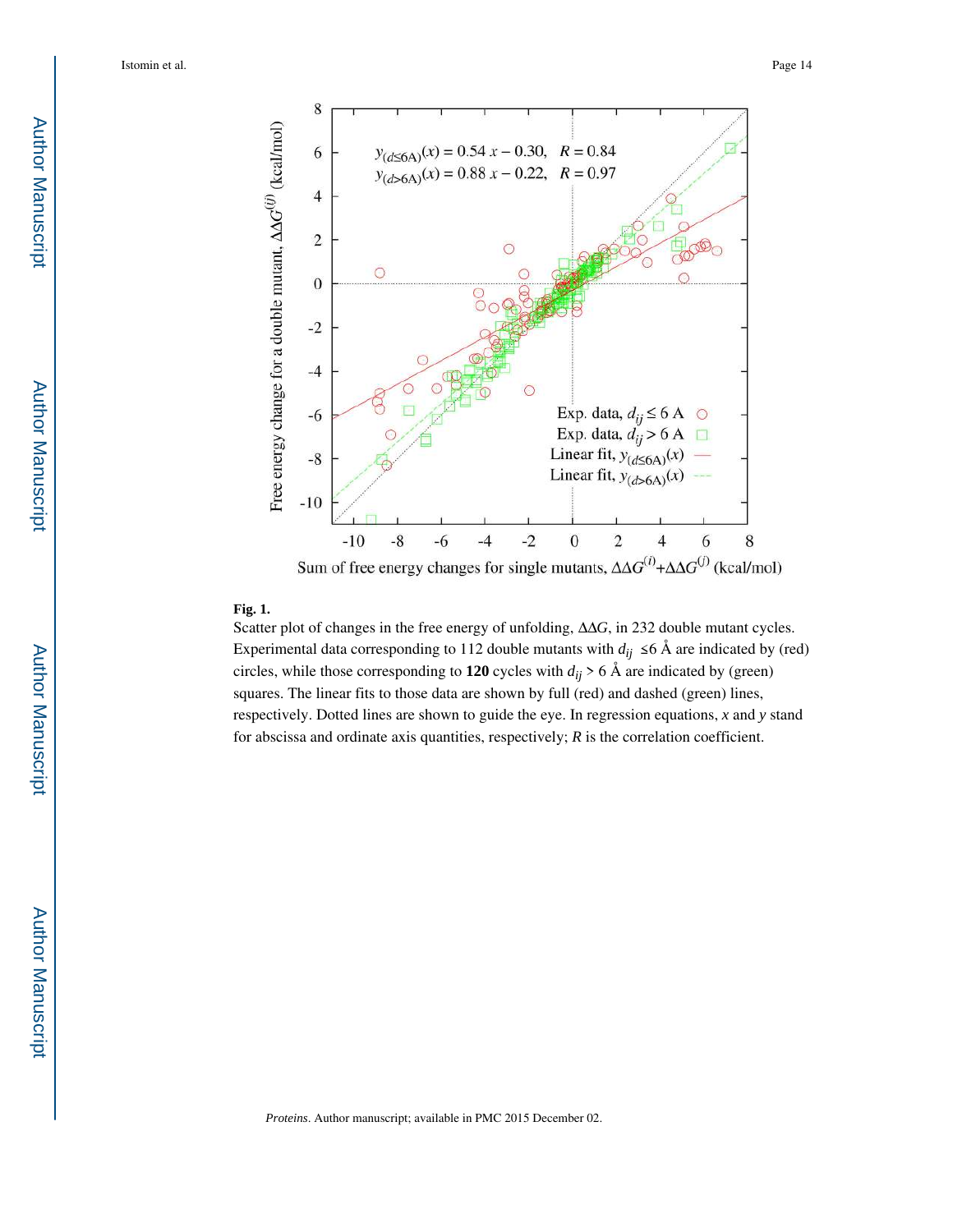

#### **Fig. 2.**

(A) Fractions of double mutants satisfying the nonadditivity-rigidity correlation hypothesis. Solid lines represent the fraction of nonadditive mutants with mutation sites located within the same rigid cluster, whereas dashed lines represent the fraction of additive mutants with mutation sites located in different clusters. Dotted lines represent the product of the two fractions. Two residues are considered to be within the same cluster if each of them shares *n*  or more atoms with the cluster; otherwise, they are considered to be in different clusters; predictions for different *n* are differentiated by color. The gray band indicates the range of values of the hydrogen bond energy cut-off, *E*<sup>c</sup> , in which the fractions of both nonadditive *and* additive mutants are greater than 0.5 and thus support our hypothesis for all *n*. Outside of this range, the hypothesis is not satisfied. (B) Negatives of decimal logarithms of the corresponding P-values for given  $n$ , in the range of  $E_c$  colored gray in (A). The line coloring in (B) is the same as in (A).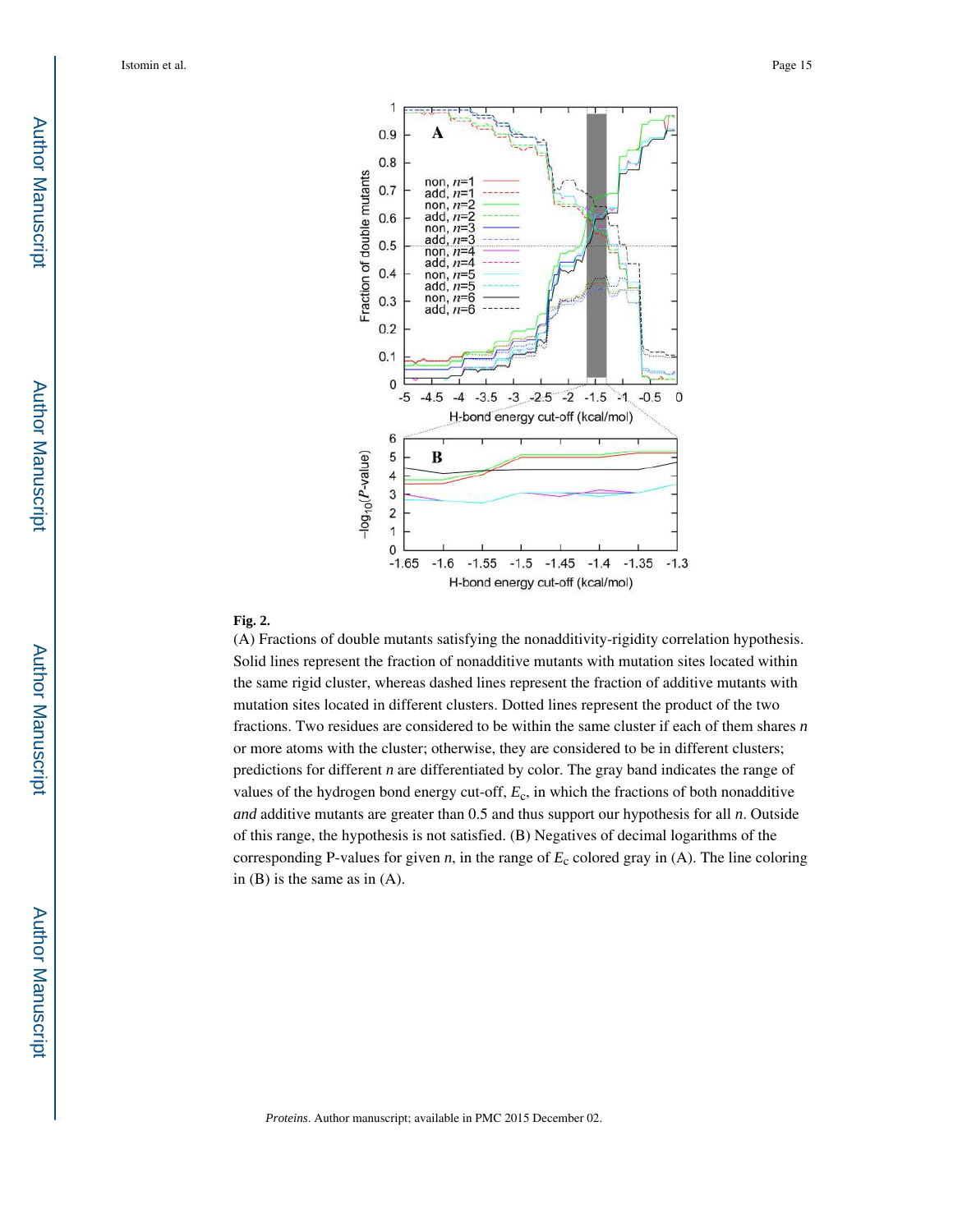

#### **Fig. 3.**

Same as Fig. 2 but for long-range mutants only  $(d_{ij} > 6 \text{ Å})$ . Note that the lowest  $\degree$  *P*-values in (B) correspond to maxima of the dotted curves in (A) in the range −1.6 kcal/mol ≤ *E*<sup>c</sup> ≤ −1.3 kcal/mol, which is very similar to the results in Fig. 2(B).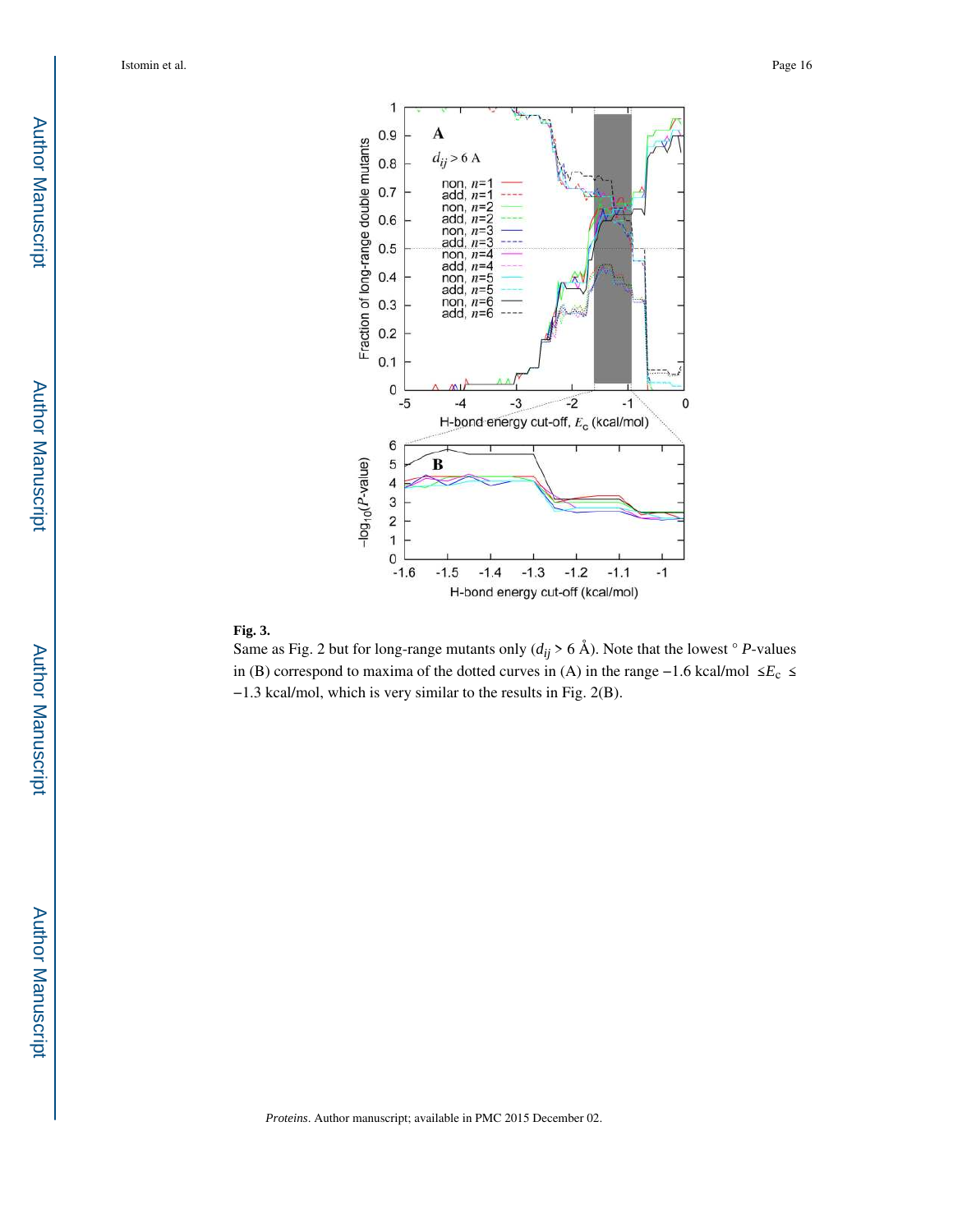

#### **Fig. 4.**

Same as Fig. 2(A) but for contact mutants only  $(d_{ij} \leq 6 \text{ Å})$ . The region of  $E_c$  in which our hypothesis is supported by both nonadditive and additive fractions for all *n* is very narrow and the statistical significance of this support is low; thus, the corresponding *P*-values are not shown.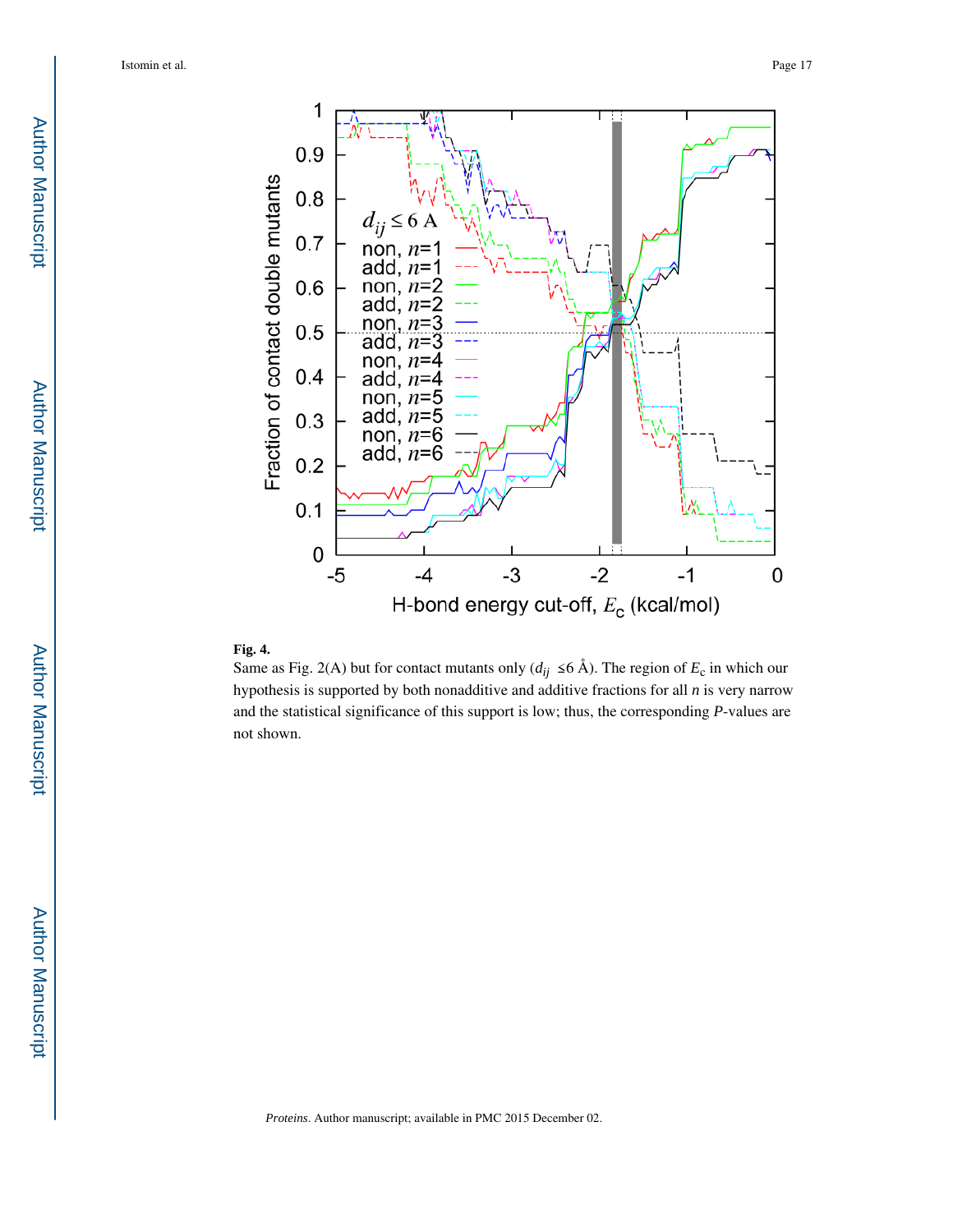

#### **Fig. 5.**

Examples of protein structures colored according to their rigid cluster decompositions. Different colors correspond to distinct rigid clusters; mutation sites are indicated by red coloring. (A) T4 Lysozyme (2LZM); (B) Cytochrome c C551 (451C); (C) Serine proteinase inhibitor CI-2 (2CI2); (D) Acidic fibroblast growth factor (2AFG). In (A) and (B), the spatially well-separated mutation sites are located in the same rigid clusters and the mutations resulted in nonadditivity of free energy changes, while in (C) and (D) the mutation sites are located within different clusters and mutation effects were additive.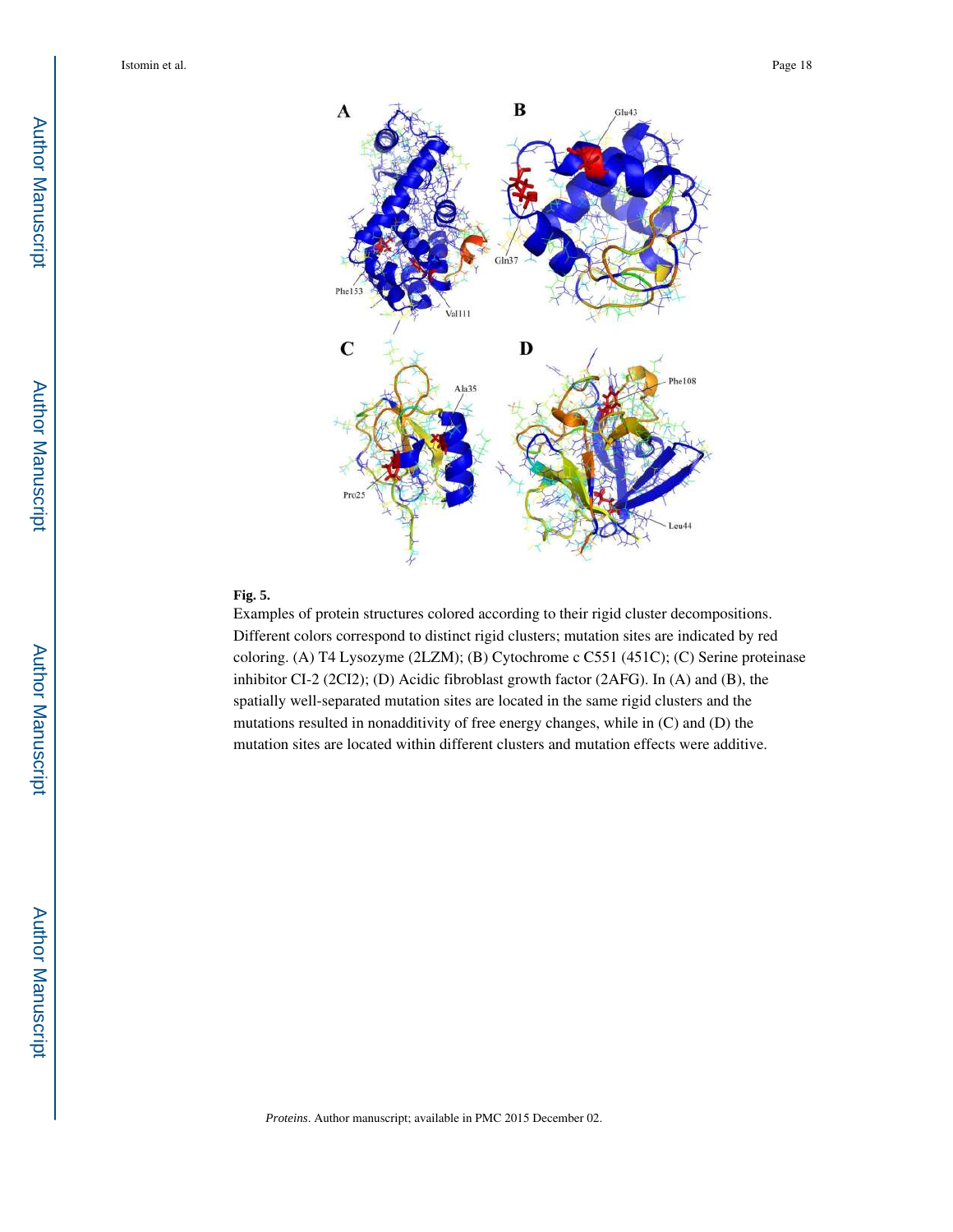Author Manuscript

**Author Manuscript** 

## **Table I**

Examples of data shown in Fig. 2 for values of  $E_c$  at which the fractions of nonadditive and additive double mutants supporting our hypothesis are equal  $E_c$  at which the fractions of nonadditive and additive double mutants supporting our hypothesis are equal or have closest values. Here  $N_{nod}$  and  $N_{add}$  are the numbers of nonadditive and additive mutants supporting the hypothesis. The total numbers of these  $N_{add}$  are the numbers of nonadditive and additive mutants supporting the hypothesis. The total numbers of these mutants are  $N_{ncm}^{(tot)}$  = 129 and  $N_{ndel}^{(tot)}$  = 103, respectively. mutants are  $N_s^{(tot)} = 129$  and  $N_{s,d}^{(tot)} = 103$ , respectively. Examples of data shown in Fig. 2 for values of or have closest values. Here

|         | $n$ $E_c$ (kcal/mol) $N_{non}$ $N_{add}$ |               | $P_{nom}$             | $P_{add}$             | $P = P_{non}P_{add}$  |
|---------|------------------------------------------|---------------|-----------------------|-----------------------|-----------------------|
| $-1.65$ |                                          | $\mathcal{S}$ | $1.09\times10^{-2}$   | $2.41 \times 10^{-2}$ | $2.62 \times 10^{-4}$ |
| $-1.60$ | 56                                       | $\mathcal{S}$ | $6.69 \times 10^{-3}$ | $2.41\times10^{-2}$   | $1.61 \times 10^{-4}$ |
| $-1.50$ | 51                                       | 58            | $6.69 \times 10^{-3}$ | $1.18 \times 10^{-1}$ | $7.92 \times 10^{-4}$ |
| $-1.50$ | 79                                       | 58            | $6.69 \times 10^{-3}$ | $1.18 \times 10^{-1}$ | $7.92 \times 10^{-4}$ |
| $-1.50$ | 56                                       | 58            | $6.69 \times 10^{-3}$ | $1.18 \times 10^{-1}$ | $7.92 \times 10^{-4}$ |
| $-1.30$ | 79                                       | 8             | $6.69 \times 10^{-3}$ | $2.77\times10^{-3}$   | $1.85 \times 10^{-5}$ |